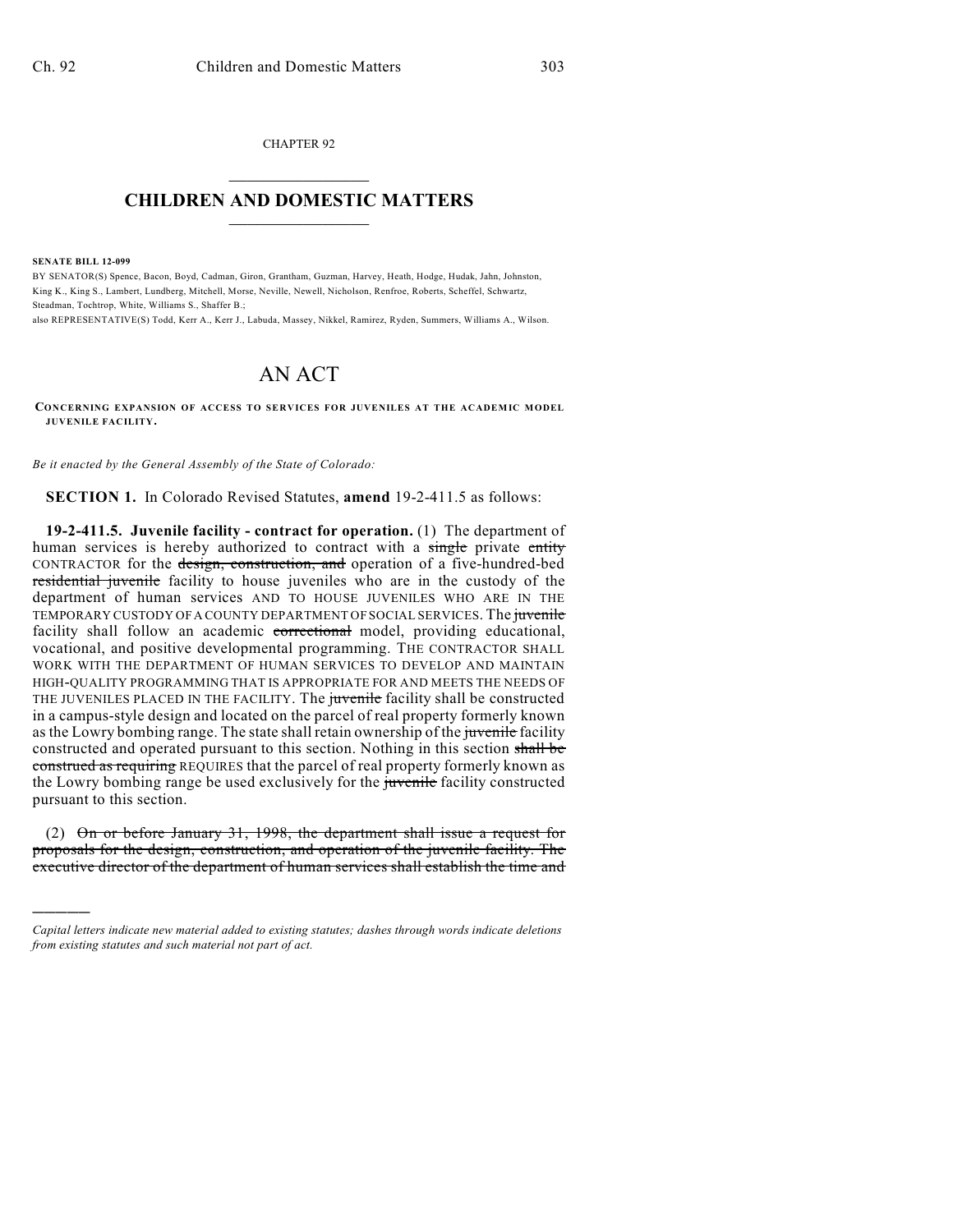manner for submitting proposals and shall select a contractor on or before June 1, 1998. In choosing a contractor, the executive director of the department of human services shall ensure that the contractor and the contract meet the following requirements:

(a) The executive director of the department of human services shall select the lowest responsible bid by the contractor most qualified to operate the juvenile facility on an academic correctional model, subject to available appropriations. Prior to final selection, the executive director shall confirm that the contractor has the qualifications, experience, and management personnel necessary to carry out the terms of the contract.

(b) The contractor shall agree to indemnify the state and the department of human services, including their officials and agents, against any and all liability including but not limited to any civil rights claims. The department of human services shall require proof of satisfactory insurance, the amount of which shall be determined by the department of human services following consultation with the division of insurance in the department of regulatory agencies.

(c) The proposed juvenile facility and the management plan for juveniles housed at the facility shall meet the requirements of applicable court orders and state law.

(d) The contractor shall be responsible for a range of dental, medical, and psychological services and diet, education, and work programs at least equal to those services and programs provided by the department of human services at comparable state juvenile facilities. The work and education programs shall be designed to reduce recidivism.

(e) The department of human services shall monitor the juvenile facility, and the contractor shall bear the costs of monitoring.

(3) Upon completion of the construction of the juvenile facility contracted for pursuant to this section, The contract for operation of the facility shall be subject to annual renewal. The initial contract for design, construction, and operation of the juvenile facility and subsequent contracts for operation of the juvenile facility entered into pursuant to this section shall specify the responsibilities to be retained by the department of human services SHALL RETAIN with regard to juveniles housed at the juvenile facility and the responsibilities to be exercised by the contractor SHALL EXERCISE.

(4) The contractor shall require applicants for employment at the juvenile facility to submit a set of fingerprints to the Colorado bureau of investigation for a criminal background check, and the Colorado bureau of investigation may accept such fingerprints. For the purpose of conducting background checks, to the extent authorized by federal law, the Colorado bureau of investigation may exchange with the department any state, multi-state, and federal criminal history records of individuals who apply for employment at the *juvenile* facility.

(5) Beginning twelve months after the juvenile facility constructed pursuant to this section begins operations, and annually thereafter, ON AN ANNUAL BASIS, the division of youth corrections DEPARTMENT OF HUMAN SERVICES shall calculate the